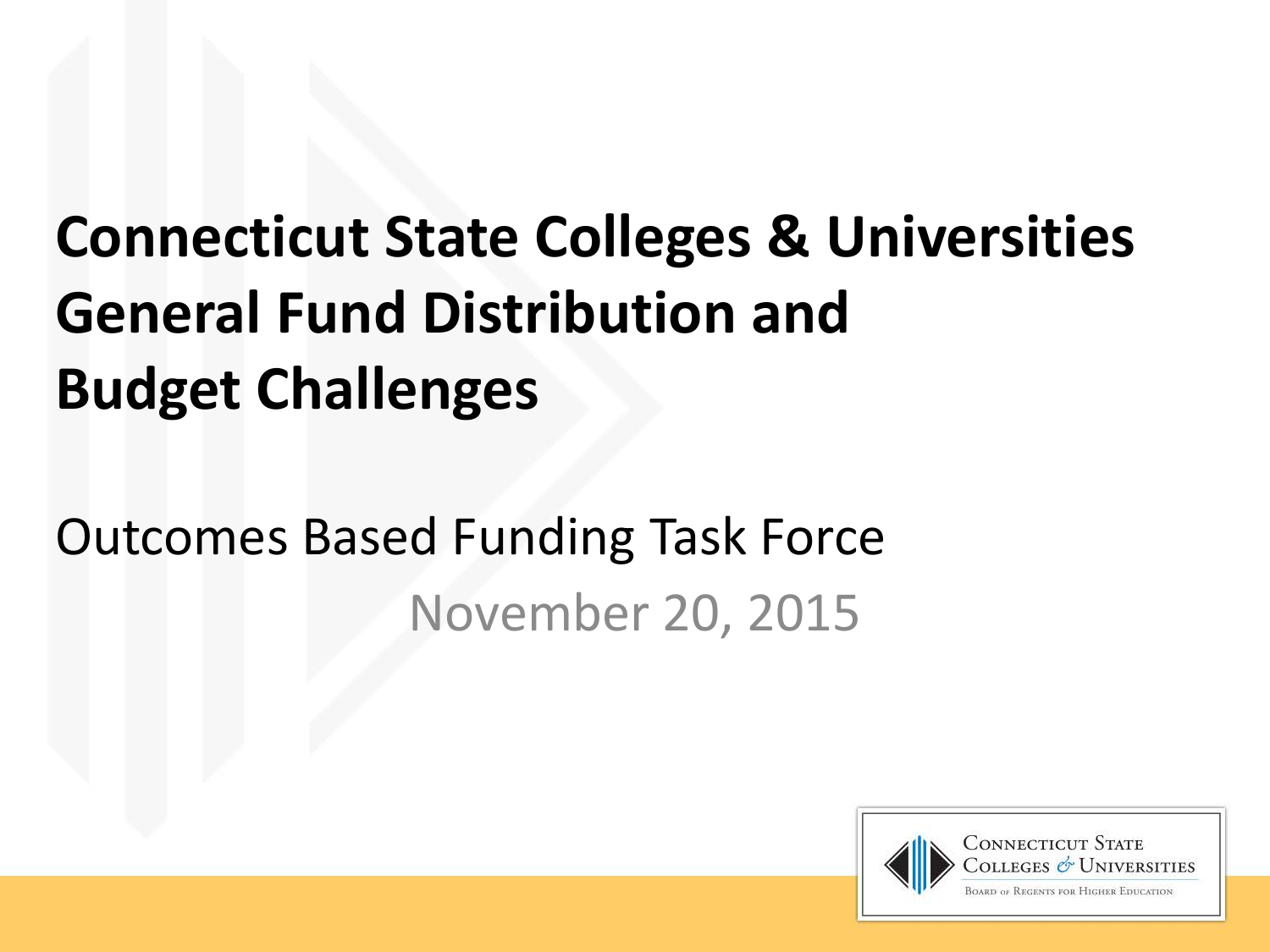# **CSCU GENERAL FUND DISTRIBUTION**

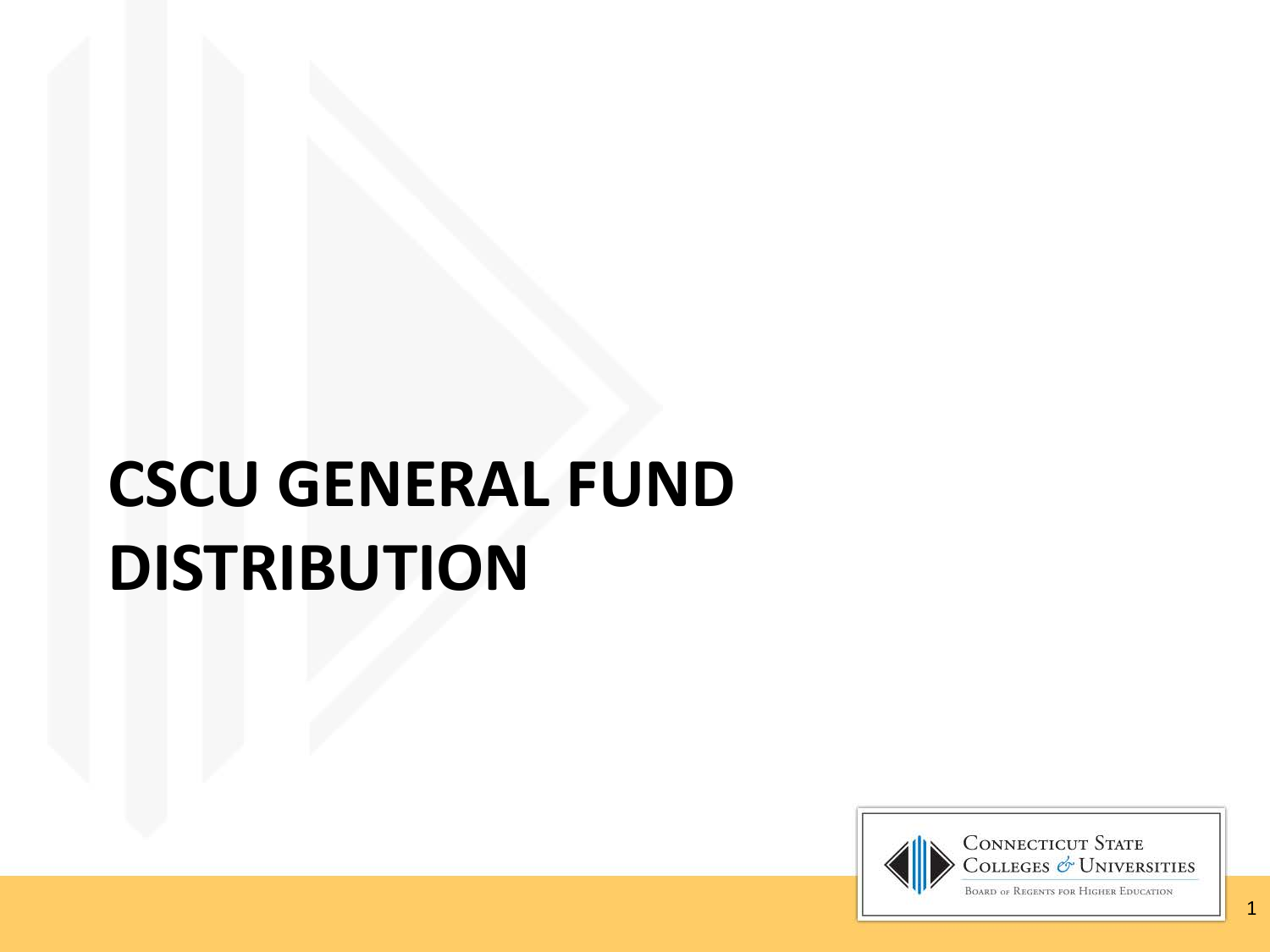## Appropriations and Distribution Overview

- The general fund appropriations are in principle block grants
	- The State biennium provides annual increases to the block grants mirroring expected wage increases
	- The impact of rescissions or other general fund reductions then reduces the general fund below expected level of wages
	- **The general fund appropriation currently covers approximately 55% of our salaries and wages**
	- The only other significant source of revenue for CSCU is tuition and fees (operating fund)
	- Employees covered by the general fund have fringe benefit costs paid for by the State; other employee fringe benefit costs are paid for out of tuition and fee revenue
- The System receives 4 separate general fund appropriations: (1) CSU, (2) CCC, (3) COSC, and (4) BOR
	- BOR appropriation totals about \$500K and covers the cost of CSCU employees and fringe benefits supporting the Board's requirements
	- As a separate constituent unit, COSC does not require a distribution
- Distribution Processes
	- Generally speaking, the distribution is designed to cover costs rather than provide incentives, with the exception of incentivizing enrollments
	- CSU process mature in principle unchanged since 1990s
	- CCC process now mirrors the CSU with minor modifications adopted in FY15, it is in its second year of application

The methodology employed is transparent to all institutions, it is evolutionary, and it is participative. CFOs and Deans of Administration review the process periodically and recommend changes (if any) to the System CFO.

**IES**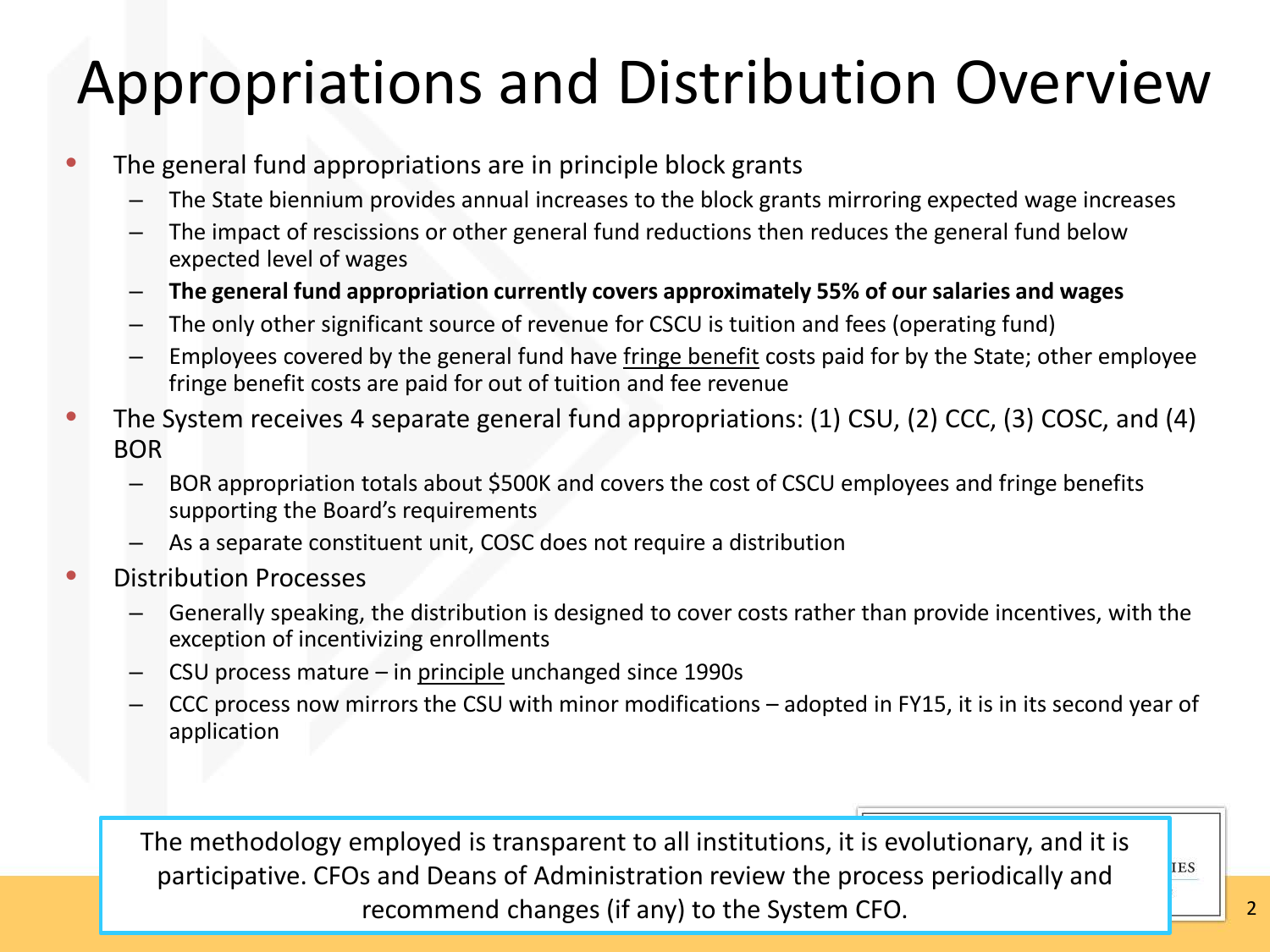## Distribution Process – CSU

|  | <b>DISTRIBUTION ITEM</b>        | <b>DESCRIPTION</b>                                                             |
|--|---------------------------------|--------------------------------------------------------------------------------|
|  | <b>General Fund Block Grant</b> | Amount provided by the State to CSU                                            |
|  | <b>Base Funding</b>             | Flat amount (\$6.5M each) required (e.g. cost of President, Provost, CFO, CIO) |
|  | <b>System Wide Costs</b>        | To cover shared costs associated with CSUs                                     |
|  | <b>New Facilities Funding</b>   | Provided for cost of maintenance, at 1/2 the anticipated cost, in perpetuity   |
|  | <b>Specific Items</b>           | Amounts earmarked by State for specific purposes for specific institution(s)   |
|  | <b>Remaining Subtotal</b>       | <b>Subtotal</b>                                                                |
|  | <b>Student FTE Allotment</b>    | Proportionate allocation based on CSU total Student FTE                        |
|  | 0                               | <b>Distributed in Entirety</b>                                                 |

- **Over 50% of the GF Block Grant is distributed based on student FTE**
- Out-of-state students are weighted 1 to 2.4 for FTE allocations
- Current CSU distribution does not consider part-time students
- Fringe Benefits paid by the State for the CSUs are distributed to each using FTE (separate from General Fund allotment)



**CONNECTICUT STATE** COLLEGES & UNIVERSITIES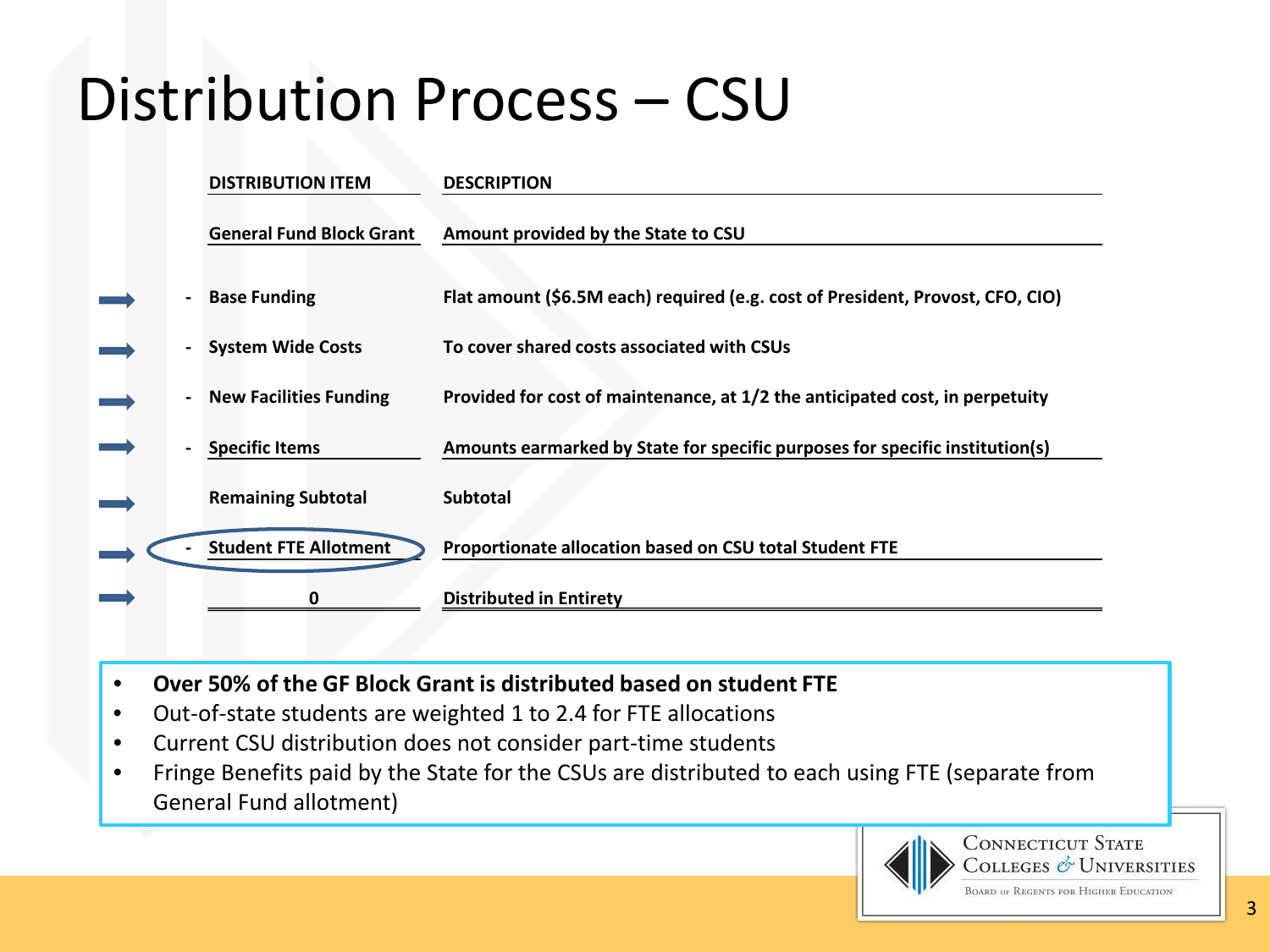## Distribution Process – CCC



- **Over 50% of the GF Block Grant is distributed based on student FTE**
- Bargaining Unit set-asides unique to the CCC labor agreements
- New facility maintenance costs provided by the State only cover the first year; since model is new, the perpetuity data has not been maintained as for CSUs. Square footage calculation take the place of perpetuity schedules and are intended to cover State facilities' maintenance
- Fringe Benefits paid by the State for CCCs are college-by-college so are not distributed by System Office
- Prior to FY15, tuition and fees were swept and also distributed to CCCs; there was more discretion employed



COLLEGES  $\mathscr{O}$  Universities

**CONNECTICUT OTALE**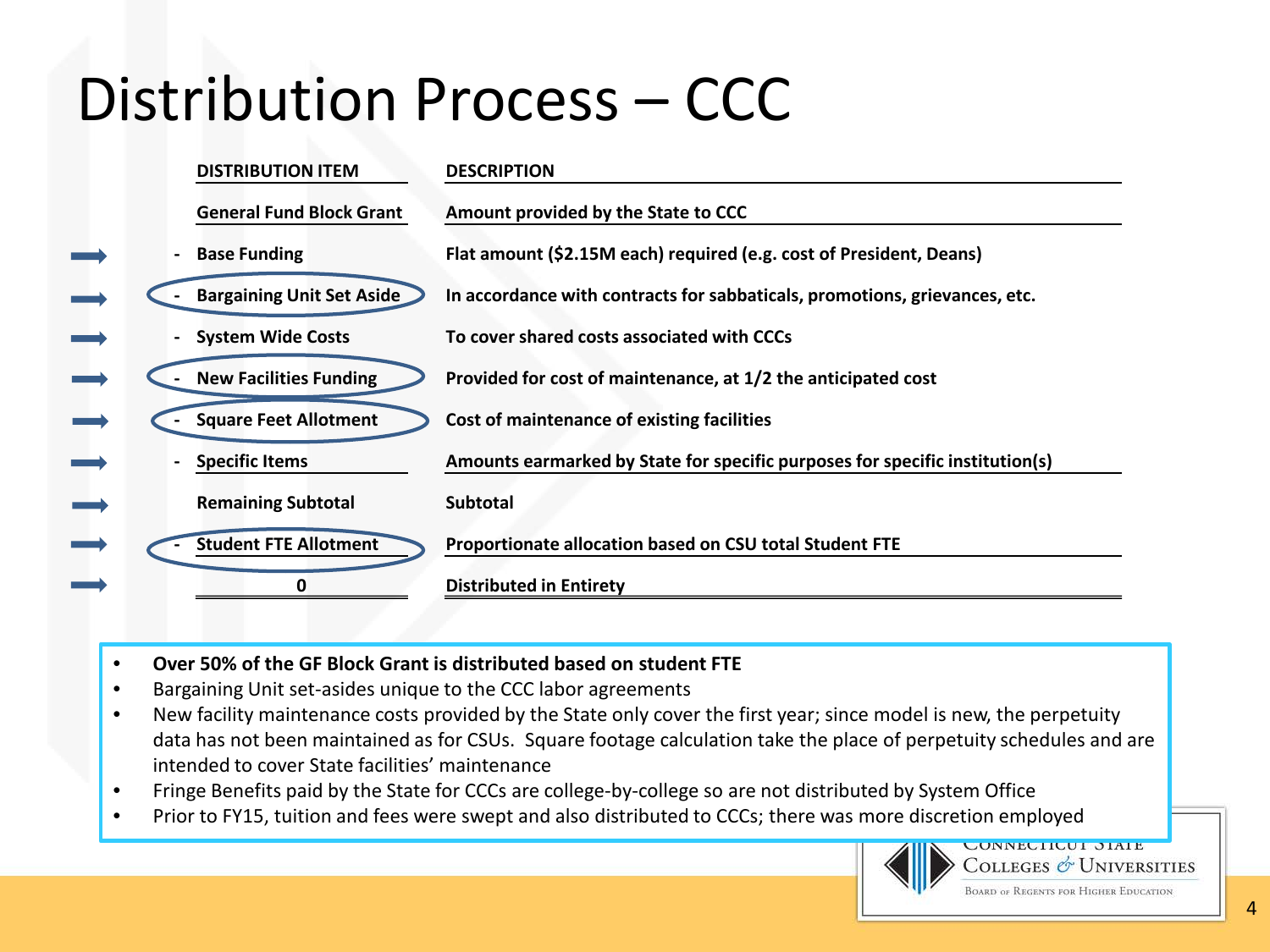### Distribution Process – Additional Funding

- Additional funds received from the State are mostly prescribed in terms of distribution
	- For example, funding for PA 12-40 is provided in specific amounts to each institution
- GBTGA funding in FY15 covered tuition and fees for eligible students and is included in total revenues by receiving institutions
	- As this is a multi-year program, funds are carried forward for the next two years until program ends
- Funding for Early College was distributed in FY15 to qualifying programs
- FY15 Funding for tuition support was allocated based on the differential of the 2% tuition and fee increases actually levied compared to the 5.5% required by institutions to cover wage increases

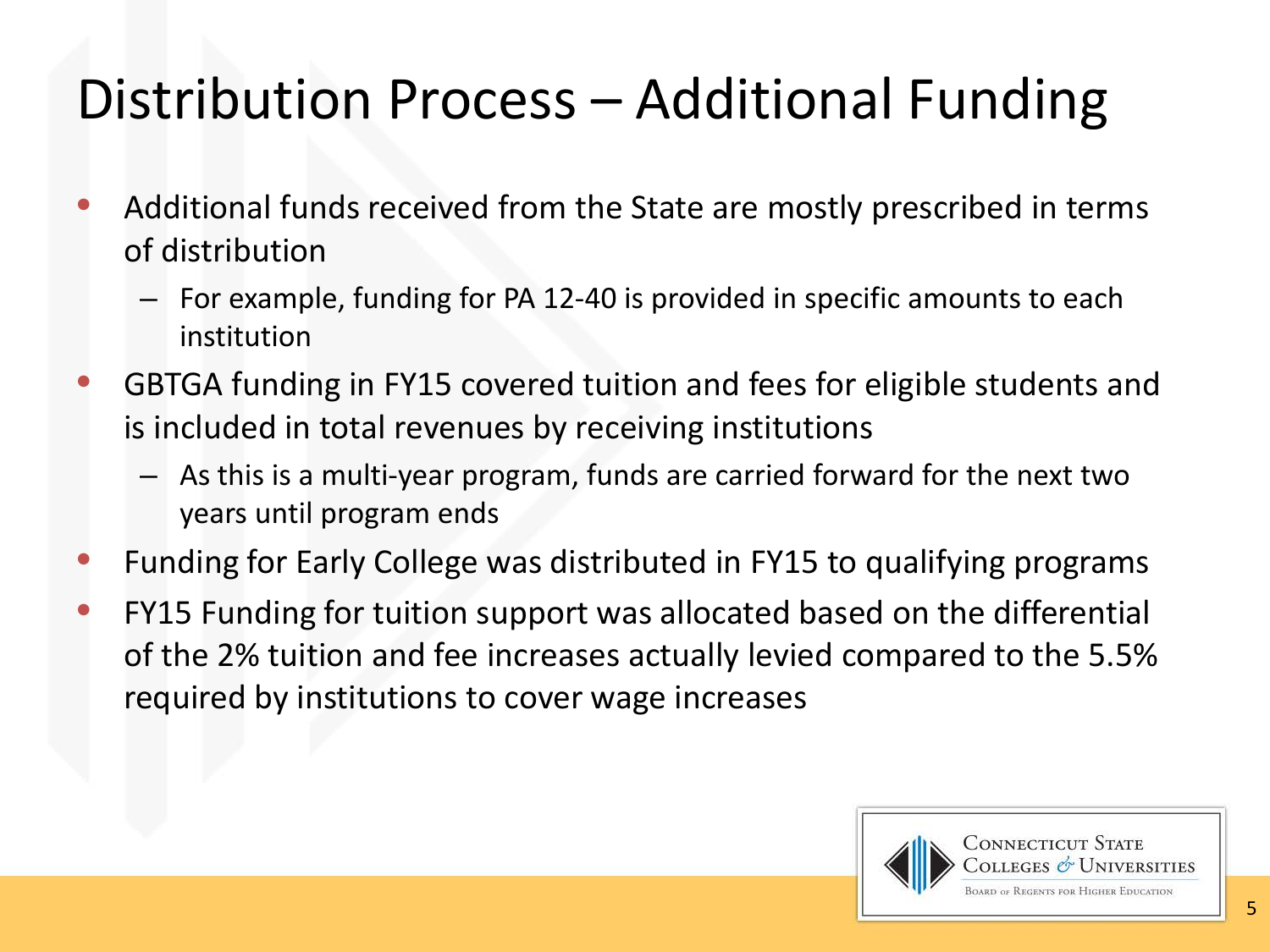# **CSCU BUDGET CHALLENGES**

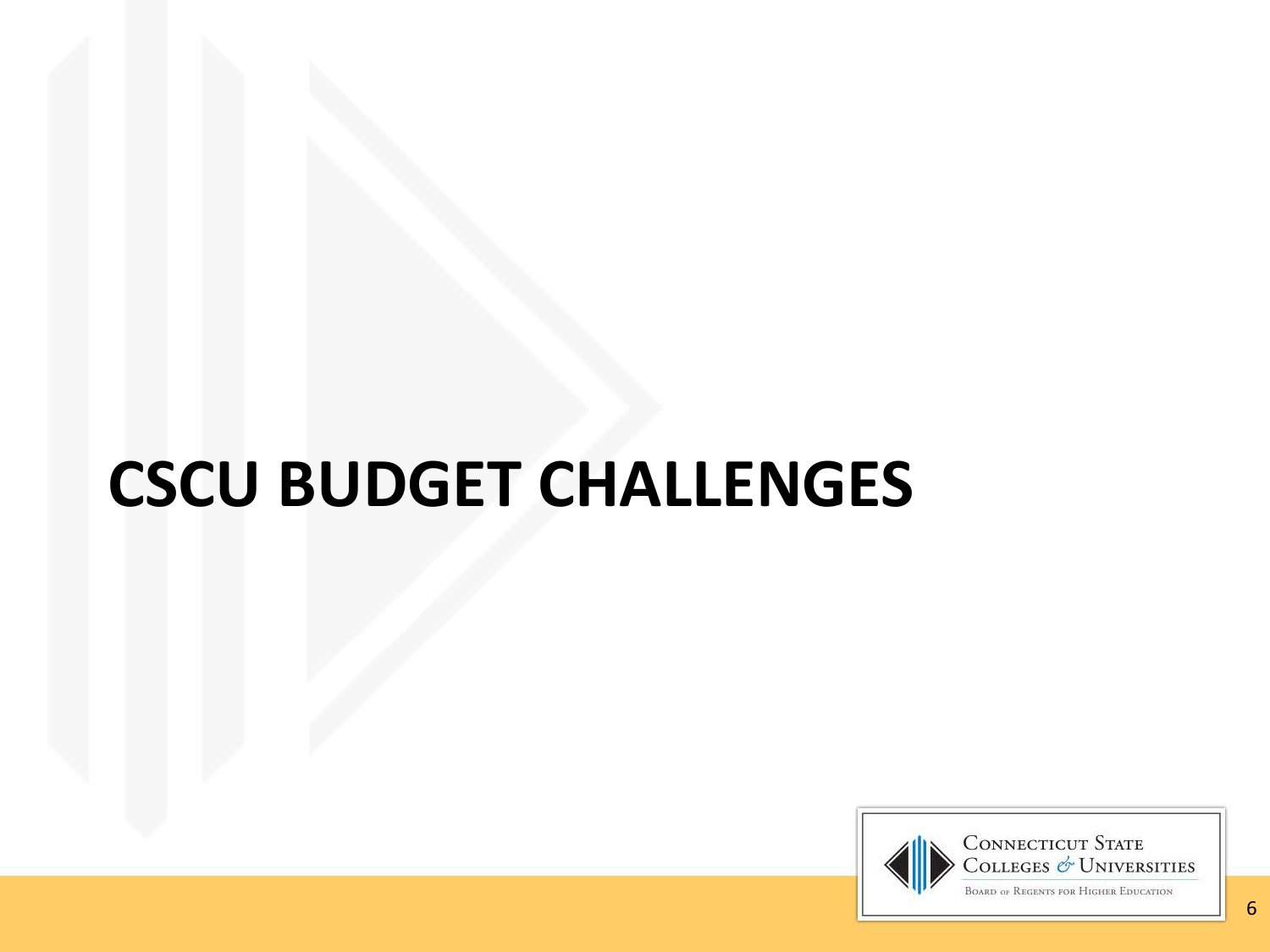## Budget Challenge – Balancing the Budget

- 80% of our costs are people-related, currently going up by  $5 6\%$ 
	- Of our 6,000 full time employees, >95% are covered by bargaining unit agreements, and a significant number of part-time employees are covered as well
- The bulk of remaining costs are impacted by inflation or market driven
- Roughly half of our revenue comes from the State
	- System received \$349M in FY15, down to \$345M in FY16
- The remaining revenue is primarily tuition/fees enrollment times rates
	- Motivated to hold down rates for affordability
	- Credit enrollment has been trending down for the past few years

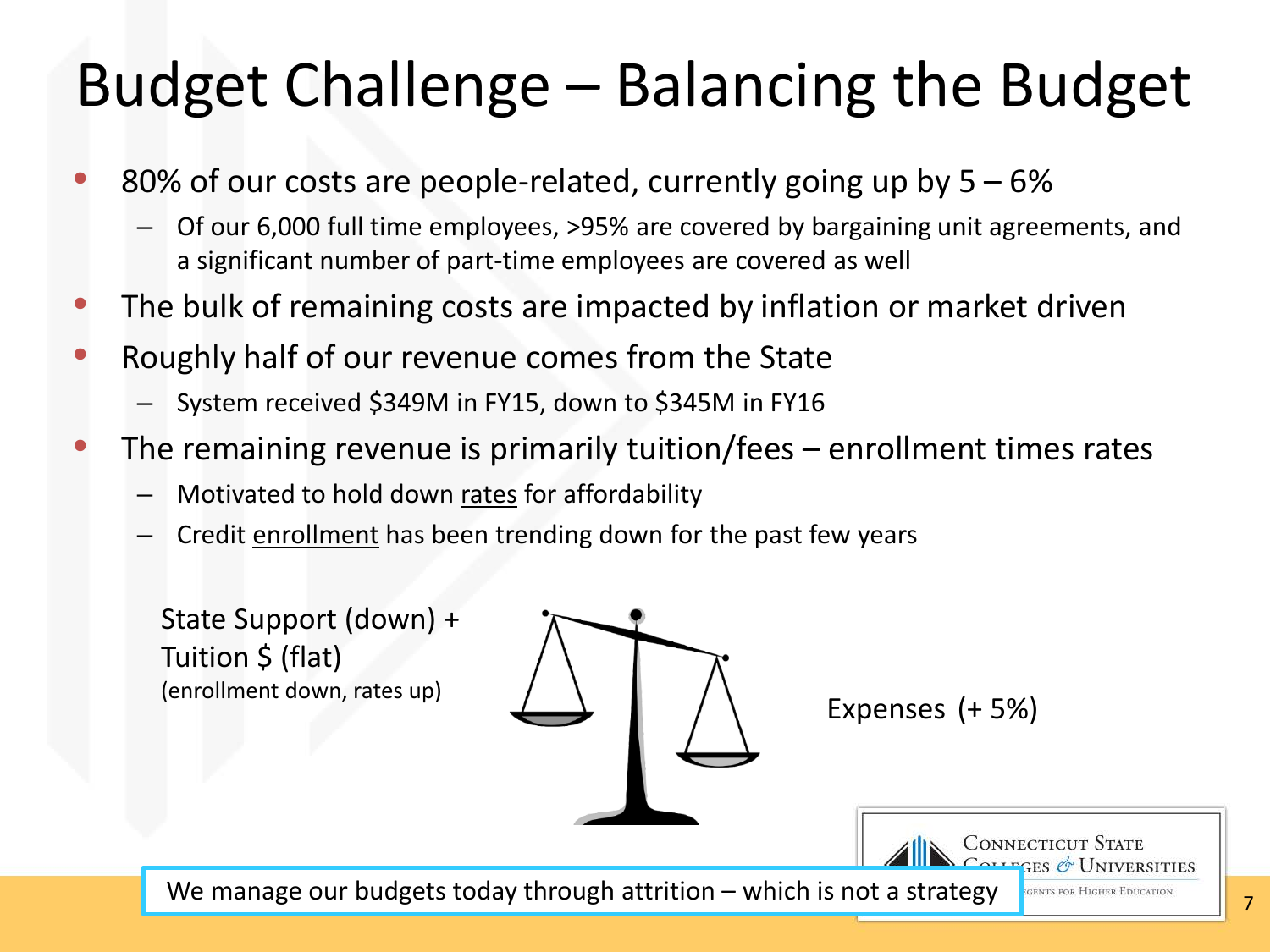# Budget Challenge – CSCU Cost Profile







**Operating Expenses, Training, Travel, Subscriptions, Other**



**CONNECTICUT STATE** COLLEGES & UNIVERSITIES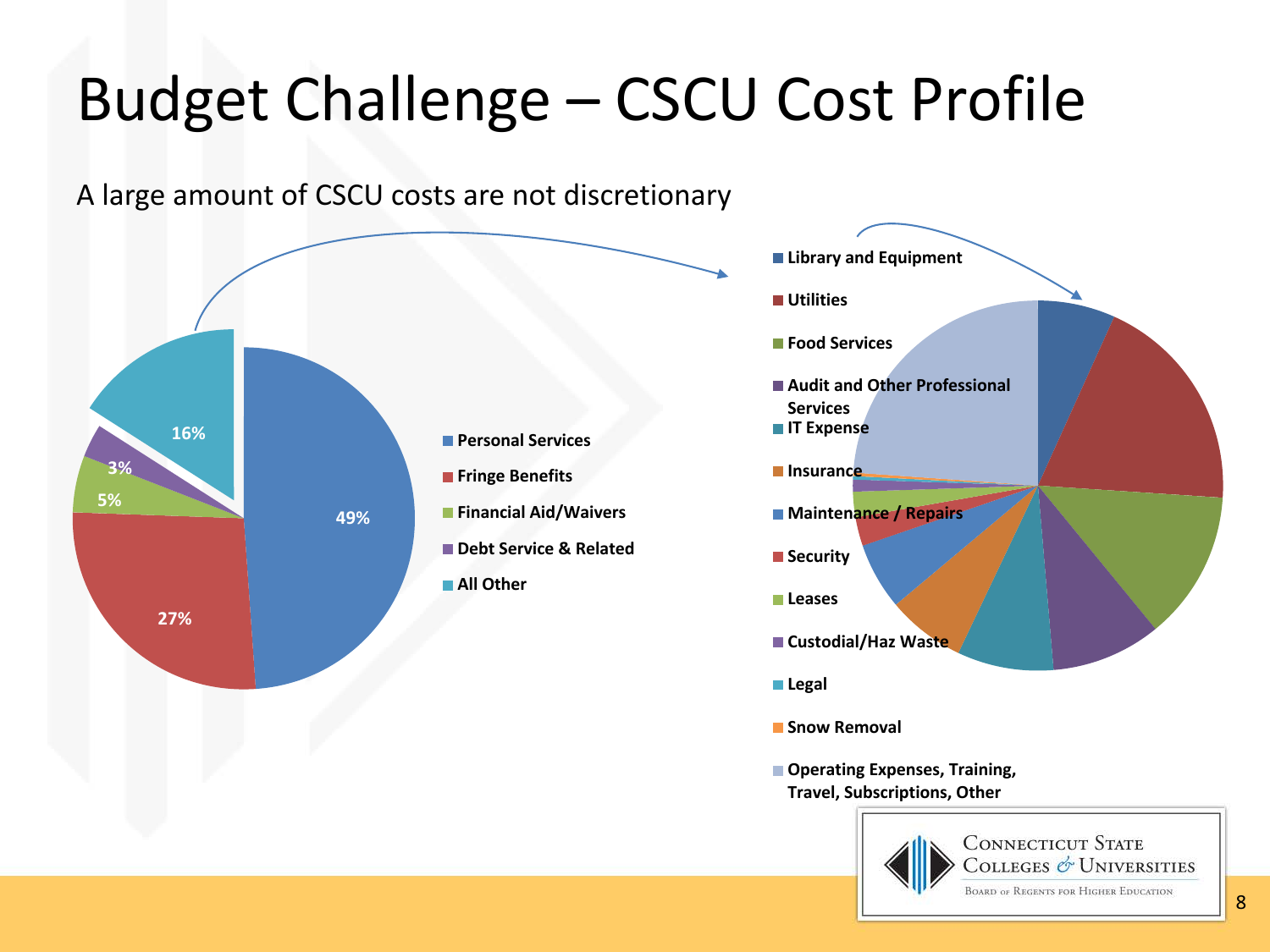## Budget Challenge – CSCU Revenue Trends

 $\Omega$ 2



Growth rate of Tuition & Fees exceeds the growth rate of State Funding (including State provided Fringe Benefits) to keep up with rising costs



06/07 07/08 08/09 09/10 10/11 11/12 12/13 13/14 14/15 15/16

**BOARD OF REGENTS FOR HIGHER EDUCATION** 

COLLEGES & UNIVERSITIES

**CONNECTICUT STATE**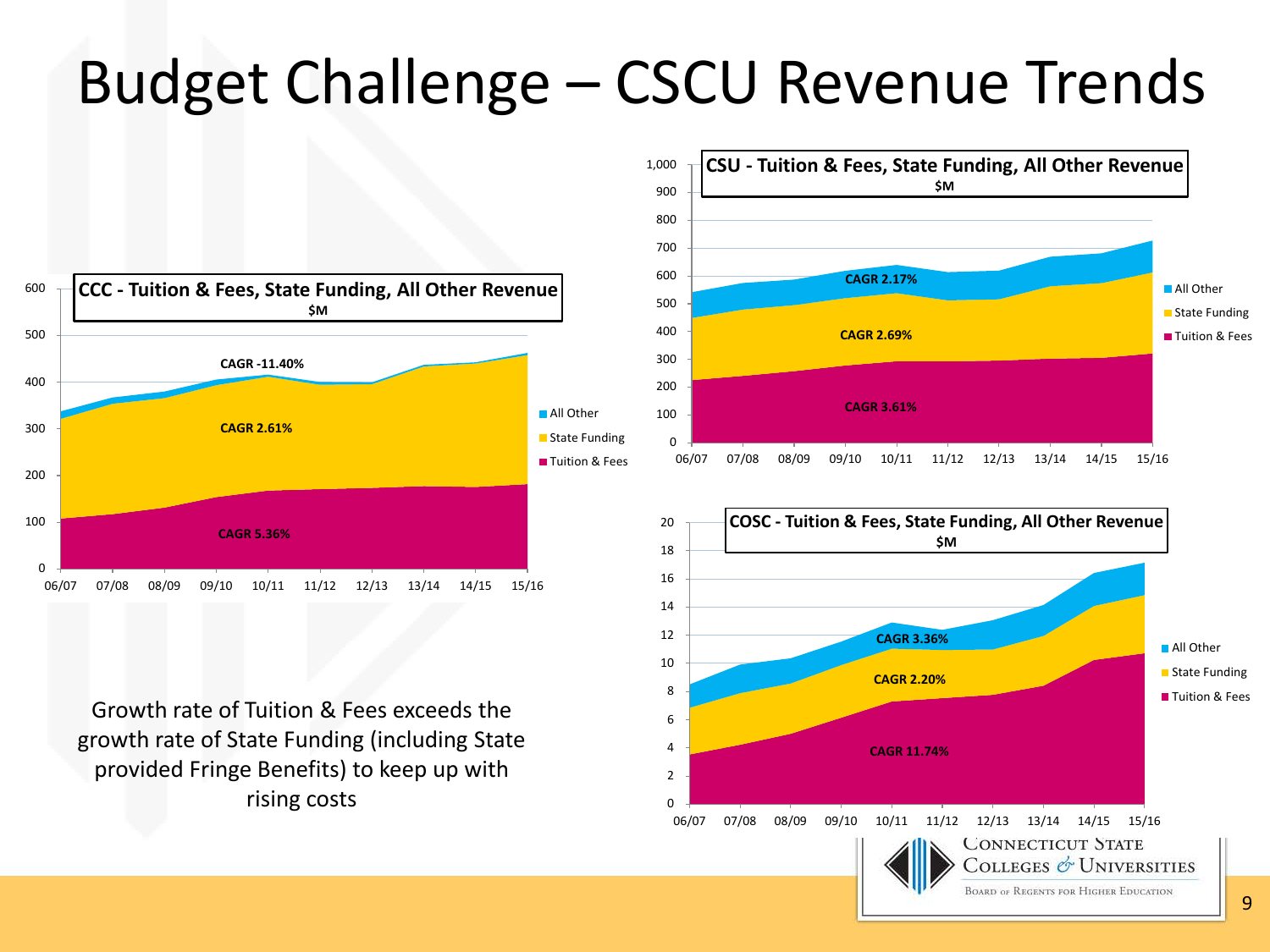#### Budget Challenge – CSCU Spending Trends



Wage freezes held salaries levels following FY11; subsequently salary dollars were held down through attrition. Fringe benefits grow at a faster rate than salaries while other expenses have grown slower or been reduced over the period.



06/07 07/08 08/09 09/10 10/11 11/12 12/13 13/14 14/15 15/16

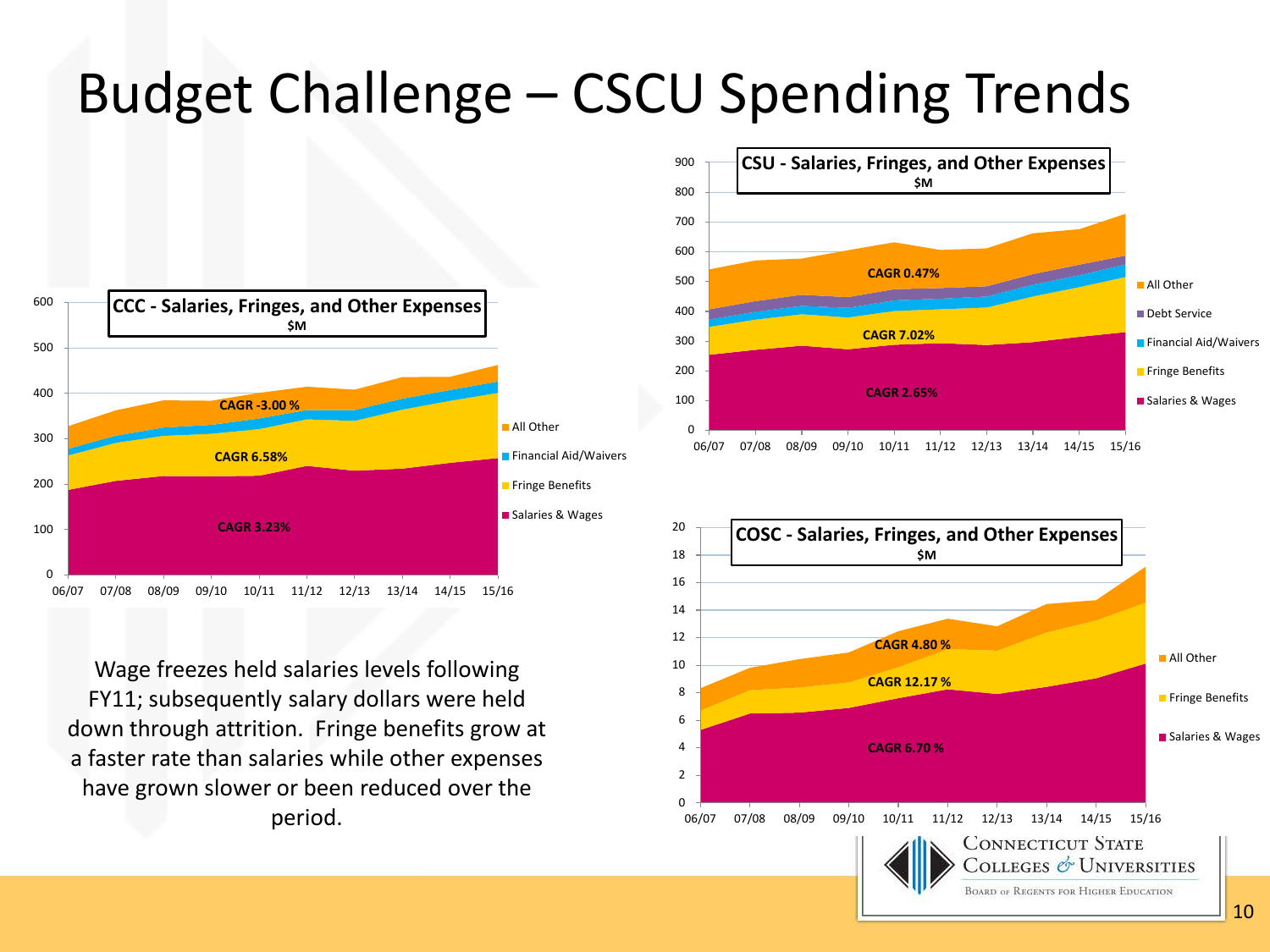### Budget Challenge – CSCU Enrollment Trends



Enrollment trends for credit programs have been unfavorable for CCC and CSU. However, part time FTE has increased at CCC over the period. COSC had a significant bump from GBTGA; that growth rate is not expected to continue, and was negative in Fall of FY16.